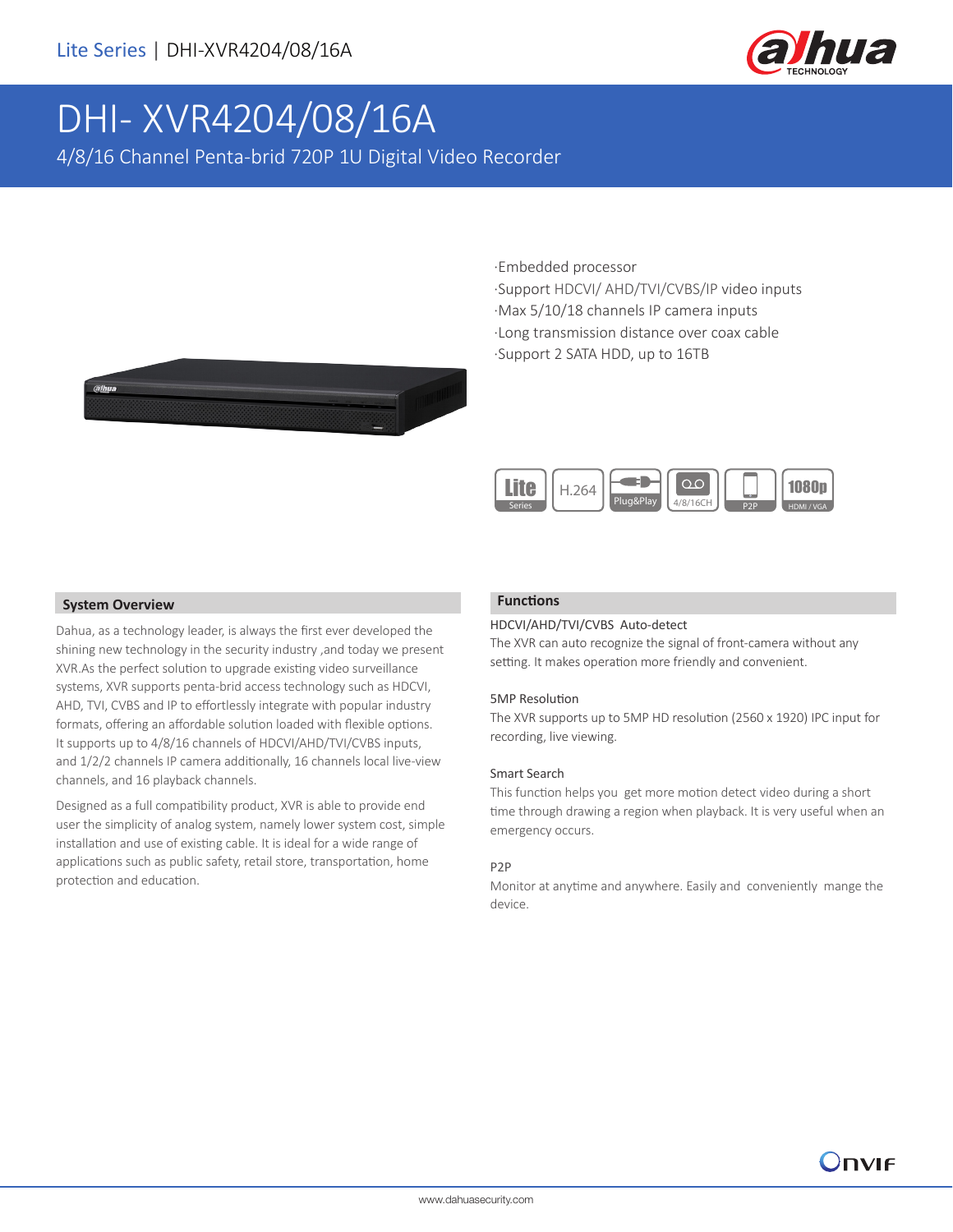## Lite Series | DHI-XVR4204/08/16A

#### **Technical Specification**

| System                    |                                                                                                                                                                                |  |
|---------------------------|--------------------------------------------------------------------------------------------------------------------------------------------------------------------------------|--|
| Main Processor            | Embedded Processor                                                                                                                                                             |  |
| <b>Operating System</b>   | Embedded LINUX                                                                                                                                                                 |  |
| Display                   |                                                                                                                                                                                |  |
| Interface                 | 1 HDMI, 1 VGA                                                                                                                                                                  |  |
| Resolution                | 1920×1080, 1280×1024, 1280×720, 1024×768                                                                                                                                       |  |
| Multi-screen Display      | 4CH: 1/4/6<br>8CH: 1/4/8/9/16<br>16CH: 1/4/8/9/16/25                                                                                                                           |  |
| <b>OSD</b>                | Camera title, Time, Video loss, Camera lock, Motion<br>detection, Recording                                                                                                    |  |
| Video Detection and Alarm |                                                                                                                                                                                |  |
| <b>Trigger Events</b>     | Recording, PTZ, Tour, Alarm Out, Video Push, Email,<br>FTP, Snapshot, Buzzer and Screen Tips                                                                                   |  |
| Video Detection           | Motion Detection, MD Zones: 396 (22 × 18), Video<br>Loss and Tampering                                                                                                         |  |
| Alarm input               | 8/8/16                                                                                                                                                                         |  |
| <b>Relay Output</b>       | 3                                                                                                                                                                              |  |
| Playback and Backup       |                                                                                                                                                                                |  |
| Playback                  | 4CH: 1/4<br>8CH: 1/4/9<br>16CH: 1/4/9/16                                                                                                                                       |  |
| Search Mode               | Time /Date, Alarm, MD and Exact Search (accurate<br>to second)                                                                                                                 |  |
| Playback Function         | Play, Pause, Stop, Rewind, Fast play, Slow Play, Next<br>File, Previous File, Next Camera, Previous Camera,<br>Full Screen, Repeat, Shuffle, Backup Selection,<br>Digital Zoom |  |
| Backup Mode               | <b>USB Device/Network</b>                                                                                                                                                      |  |
| Storage                   |                                                                                                                                                                                |  |
| Internal HDD              | 2 SATA Ports, up to 8TB capacity for each disk                                                                                                                                 |  |
| eSATA                     | N/A                                                                                                                                                                            |  |
| Auxiliary Interface       |                                                                                                                                                                                |  |
| <b>USB</b>                | 2 USB Ports (2 USB 2.0)                                                                                                                                                        |  |
| <b>RS232</b>              | N/A                                                                                                                                                                            |  |
| RS485                     | 1 Port, for PTZ Control                                                                                                                                                        |  |
| Third-party Support       |                                                                                                                                                                                |  |
| Third-party Support       | Dahua, Arecont Vision, AXIS, Bosch, Brickcom,<br>Canon, CP Plus, Dynacolor, Honeywell, Panasonic,<br>Pelco, Samsung, Sanyo, Sony, Videotec, Vivotek,<br>and more               |  |
|                           |                                                                                                                                                                                |  |

| Audio and Video             |                                                                                                                                                                                                                     |
|-----------------------------|---------------------------------------------------------------------------------------------------------------------------------------------------------------------------------------------------------------------|
| <b>HDCVI Camera Input</b>   | 4/8/16 Channel                                                                                                                                                                                                      |
| IP Camera Input             | 4+1 Channel, each channel up to 2MP<br>8+2/16+2 Channel, each channel up to 5MP                                                                                                                                     |
| Audio In/Out                | 4 Channel Input, 1 Channel Output, RCA                                                                                                                                                                              |
| Two-way Talk                | Reuse audio in(channel 1)/out, RCA                                                                                                                                                                                  |
| Recording                   |                                                                                                                                                                                                                     |
| Compression                 | H.264                                                                                                                                                                                                               |
| Resolution                  | 1080N, 720P, 960H, D1, HD1, BCIF, CIF, QCIF                                                                                                                                                                         |
| Record Rate                 | Main Stream: 4CH:1080N/720P/960H/D1/HD1/<br>BCIF/CIF/QCIF (1~25/30fps)<br>8/16CH:1080N(12fps)/720P(15fps)/960H/D1/HD1/<br>BCIF/CIF/QCIF (1~25/30fps)<br>Sub steram:4CH:CIF/QCIF(1~15fps)<br>8/16CH:CIF/QCIF(1~7fps) |
| <b>Bit Rate</b>             | 1Kbps ~ 6144Kbps Per Channel                                                                                                                                                                                        |
| <b>Record Mode</b>          | Manual, Schedule (Regular, Continuous), MD<br>(Video detection: Motion Detection, Video Loss,<br>Tampering), Alarm, Stop                                                                                            |
| Record Interval             | $1^\sim$ 60 min (default: 60 min), Pre-record: $1^\sim$ 30 sec,<br>Post-record: $10 \approx 300$ sec                                                                                                                |
| Network                     |                                                                                                                                                                                                                     |
| Interface                   | 1 RJ-45 Port (100M)                                                                                                                                                                                                 |
| <b>Network Function</b>     | HTTP, TCP/IP, IPv4/IPv6, UPnP, RTSP, UDP, SMTP,<br>NTP, DHCP, DNS, IP Filter, PPPoE, DDNS, FTP, Alarm<br>Server, P2P, IP Search (Support Dahua IP camera,<br>DVR, NVS, etc.)                                        |
| Max. User Access            | 128 users                                                                                                                                                                                                           |
| <b>Smart Phone</b>          | iPhone, iPad, Android                                                                                                                                                                                               |
| Interoperability            | ONVIF 2.42, CGI Conformant                                                                                                                                                                                          |
| Electrical                  |                                                                                                                                                                                                                     |
| Power Supply                | DC12V/4A                                                                                                                                                                                                            |
| Power Consumption           | <15W (Without HDD)                                                                                                                                                                                                  |
| <b>Environmental</b>        |                                                                                                                                                                                                                     |
| <b>Operating Conditions</b> | -10°C ~ +55°C (+14°F ~ +131°F), 0~ 90% RH                                                                                                                                                                           |
| <b>Storage Conditions</b>   | -20°C ~ +70°C (-4°F ~ +158°F), 0~90% RH                                                                                                                                                                             |
| Construction                |                                                                                                                                                                                                                     |
| <b>Dimensions</b>           | 1U, 375mm×287mm×53mm (14.8" x 11.3" x 2.1")                                                                                                                                                                         |
| Net Weight                  | 2.35kg (5.2 lb) (without HDD)                                                                                                                                                                                       |
| <b>Gross Weight</b>         | 3.2kg (7.05lb)                                                                                                                                                                                                      |
| Installation                | Desktop installation                                                                                                                                                                                                |
| Certifications              |                                                                                                                                                                                                                     |
| Certifications              | FCC: Part 15 Subpart B ICES 003 Issue 6                                                                                                                                                                             |
|                             | CE: EN 55032: 2012+AC:2013 (Class B)<br>EN 55024: 2010 EN 61000-3-2: 2014<br>EN 50130-4: 2011 EN 61000-3-3: 2013                                                                                                    |
|                             | UL 60950-1 and CAN/CSA C22.2 No. 60950-1-07                                                                                                                                                                         |